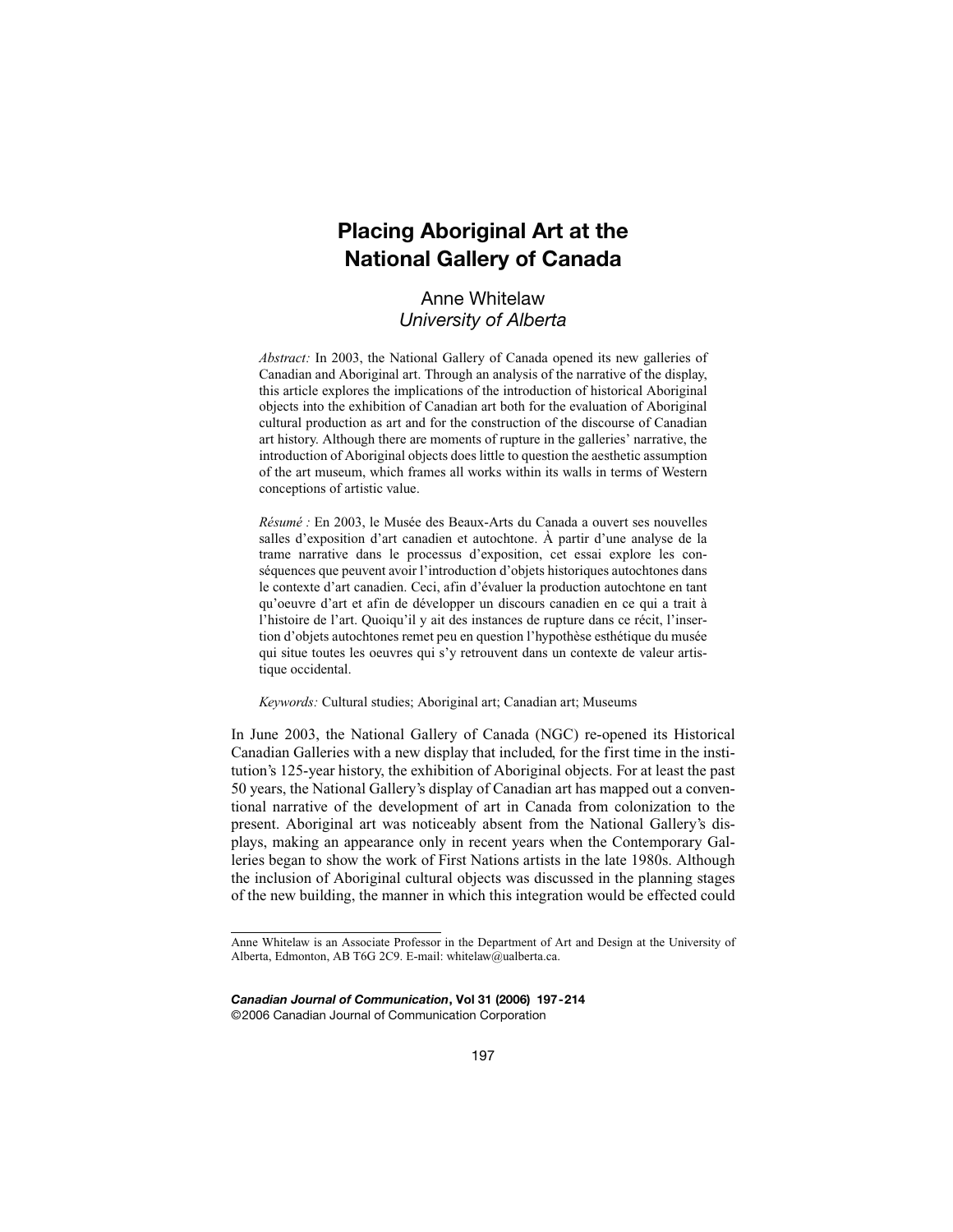not be resolved, and the Historical Canadian Galleries remained the preserve of artists of Euro-Canadian descent. Under pressure from a number of sources, including the 1992 report of the federal Task Force on Museums and First Peoples, academics, and Aboriginal and non-Aboriginal artists, the National Gallery under the curatorial leadership of Denise Leclerc—convened a working group<sup>1</sup> to help design a curatorial program that would enable the integration of Aboriginal objects into the display of Canadian art. The result was *Art of this Land*: a title given to the exhibition on long-term view in the newly renamed Galleries of Canadian and Aboriginal Art.2

Operating from the premise that exhibitions tell stories through the presentation of objects within designated spaces, this article considers the production of art historical narratives in the newly rehung galleries of Canadian and Aboriginal art. Specifically, it examines the impact that the introduction of historical Aboriginal objects has had on the existing narrative of Canadian art history presented in the Gallery, and on conceptions of aesthetic value. The relationship between objects of Aboriginal creative expression and Western conceptions of "art" has a long and troubled history that is wholly intertwined with Western systems of categorization and value. The "art-culture system" that James Clifford once described as a "machine for making authenticity" (Clifford, 1988) depended on the reification of differences between the aesthetic and the anthropological in terms of the classification of objects and the establishment of their relative value. But even as those distinctions have been subject to critique in academic literature, the institutions of art and anthropology have continued to maintain these frameworks as the lenses through which objects are viewed. In recent years, First Nations in Canada have fought for greater political representation, and museums of anthropology have reconfigured displays that presented objects as artifacts of vanishing cultures in order to create more accurate representations of First Nations as living communities. Art museums, on the other hand, have shied away from displaying historical objects and have focused their attention on works by contemporary artists of Aboriginal descent whose choice of media and style of execution fit more easily into their existing collections.

The National Gallery of Canada's decision to venture into the display of historical Aboriginal objects acknowledges the place of First Nations within the Canadian state's imagined nation, the insertion of these works into the existing narrative of Canadian art history signalling that Aboriginal objects have achieved the status of art that had previously escaped them. As I will argue, however, this rhetoric of inclusion has not been accompanied by a reconsideration of the terms within which "Canadian" art history has been constituted. The objects introduced into the Canadian galleries are presented in such a way as to conform to Western conceptions of aesthetic interest, with the result that the ceremonial character of many of these works is erased. Although the tapes of the consultation meetings (available in the NGC's library) make clear that the curators recognized the importance of the use-value of these objects, the works themselves on display in the gallery remain overdetermined by the discourse of the art museum, which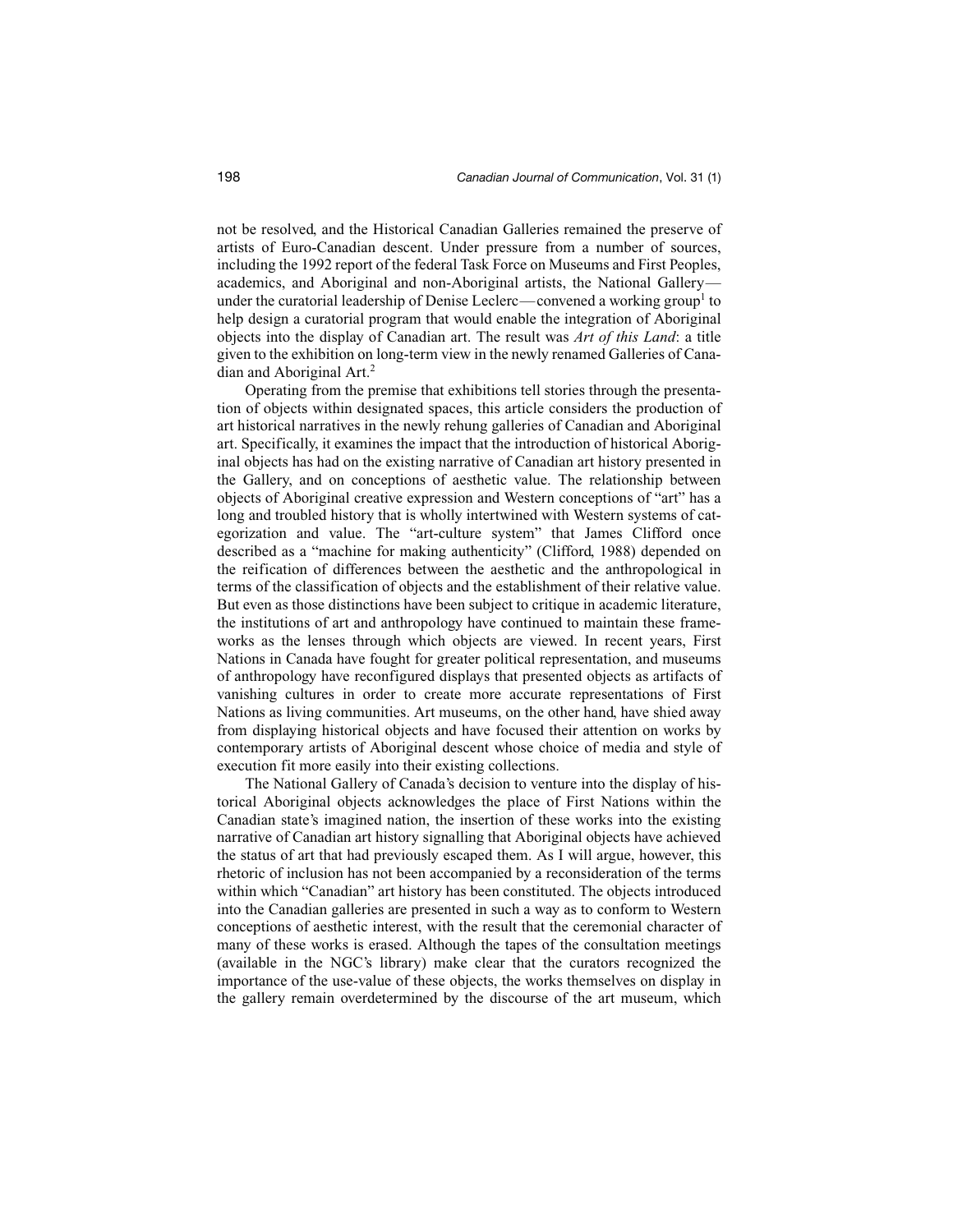privileges modes of seeing over methods of apperception that include the other senses. In a few rooms at the National Gallery, however, the Aboriginal works rupture the smooth flow of artistic development that characterizes the overall narrative of the display, suggesting the possibility of greater interventions into and disruptions of the conventions of Canadian art historical progress that characterize the National Gallery's exhibitions. In what follows, I discuss the new hanging of the Galleries of Canadian and Aboriginal Art at the National Gallery of Canada and critically examine the place of historical Aboriginal objects within the narrative of the display and in the conception of Canadian art that such a narrative conveys.

# **Canadian and Aboriginal art on display**

Before such an in-depth examination can be undertaken, a brief description of the exhibition for readers unfamiliar with the space is in order. Before 2003, the Historical Canadian Galleries presented the art of French and English Canada from contact to the 1960s. As I have argued elsewhere (Whitelaw, 2000), the works on display construct a coherent narrative of artistic progress from the portraits and religious works of transplanted French artists through depictions of a new frontier and the paintings of members of the Royal Canadian Academy. Artistic independence was achieved in the 1920s with the formation of the Group of Seven, whose evocative depictions of central Canada's "cottage country" led to their frequent celebration as Canada's "national school." The location of the Group of Seven's work in the northernmost corner of the Historical Canadian Galleries at the NGC signals their pivotal position in the history of Canadian art. In this display they constitute the moment when Canadian art is seen to have found its voice and to have broken with the mother countries in terms of both style and subject matter. That this moment of artistic becoming parallels the period most often identified as that when Canada itself achieves the transition from colony to nationhood only further underscores the significance of the Group of Seven and their elevated position as the turning point in the establishment of a distinctly "Canadian" art. From that point to the 1960s, Canadian artists have alternately embraced the landscape tradition enshrined by the group and resisted it by turning to the more international language of abstraction.

This narrative of Canadian artistic and national progress underpins the major Canadian art history texts (Harper, 1966; Reid, 1973). The sequential nature of the exhibition spaces at the National Gallery also makes manifest the developmental nature of this narrative by literally guiding visitors through time. While the openings in the gallery spaces arguably permit disruption of this sequence, the placement of the works of art themselves compel viewers to constantly move forward, enacting the trajectory of artistic and historical progress characteristic of most art museums. (For more on the narrative character of exhibition displays, see Bal, 1996, and Ferguson, 1999.) With the creation of the new galleries of Canadian and Aboriginal art, Aboriginal objects have been introduced into the existing display. It should be noted at this juncture that the National Gallery itself does not have a collection of historical objects by Aboriginal producers, so the pieces on exhibit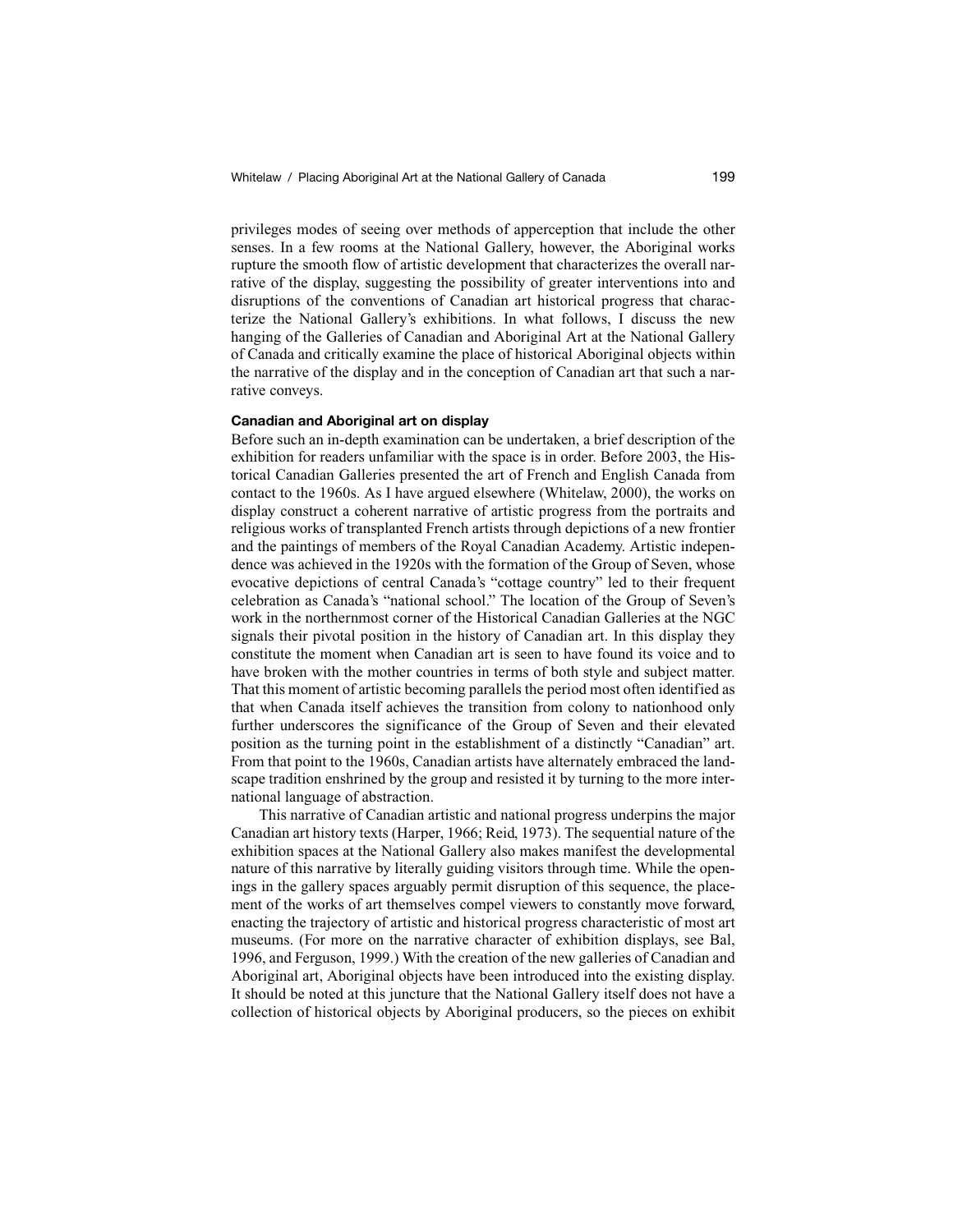have been borrowed from museums around the world, including the Canadian Museum of Civilization across the river from the NGC, the Royal Alberta Museum in Edmonton, the Glenbow Museum in Calgary, and the British Museum, London. The lack of collection of historical Aboriginal objects has proven to be both a challenge and an advantage for the curators of *Art of this Land*. On the one hand, it means that elaborate loan agreements need to be negotiated with outside institutions, a process that requires a great amount of time and administrative acumen. On the other hand, the Gallery's lack of collecting history reduces charges of colonialism that have plagued other institutions such as the Canadian Museum of Civilization and provides a tremendous opportunity for curators to select the most interesting works from around the world to incorporate into the display. Although a few Euro-Canadian paintings and sculptures have been removed to make space for the Aboriginal objects, there has been little modification of the dominant narrative of Canadian artistic progress.

Where the display had begun with eighteenth-century secular and religious sculpture from Québec, visitors now entering the galleries of Canadian and Aboriginal art are greeted by an introduction to pre-contact objects from a diversity of Aboriginal cultures including Thule, Beothuk, Coast Salish, and Souris. The objects displayed in this first room can be categorized as decorative (a Dorset bear head c. 2,000 years old), functional (a Thule fishing lure c. 500 years old), and spiritual (Plains buffalo effigy c. 500 to 1,000 years old), and are displayed in two large cases on each side of the room, flanking a spotlighted chunk of granite carved with petroglyphs by the Coast Salish people some 5,000 to 8,000 years ago. Although distinct from the rest of the historical galleries in its exclusive presentation of indigenous production, this room functions very much as the introduction to the remainder of the display, both temporally, as it presents pre-contact (and arguably "pre-historic") objects from a diversity of Aboriginal cultures, and epistemologically, as it marks out the new content of the National Gallery's Historical Canadian Galleries.

The rest of the display is arranged both chronologically and geographically to investigate the connections between Euro-Canadian and Aboriginal peoples after contact. For example, the large gallery A-104 *Art in the Maritimes and Ontario 1800-1860* presents an Aniishnaabe bowl in the form of a beaver (c. 1790-1800) alongside landscapes by Robert Whale and genre paintings by Cornelius Krieghoff. In another part of the room, a Mi'kmaq quill box and a pair of Maliseet moccasins are visually paired with an early-nineteenth-century painting of a Mi'kmaq fishing party. The new display continues in this manner, showing beaded clothing from the Plains nations alongside the paintings of Paul Kane, an Algonquin Nation birchbark basket next to works by the Group of Seven, and Northwest Coast carvings and weaving in front of a display of early Emily Carr paintings. As the Canadian Galleries continue, the display shifts somewhat to incorporate works done in Western media—for example, a Daphne Odjig drawing, paintings by Alan Sapp and Alex Janvier—as well as the continuing production of objects in more traditional genres, for example, the magnificent headdress by Kwak-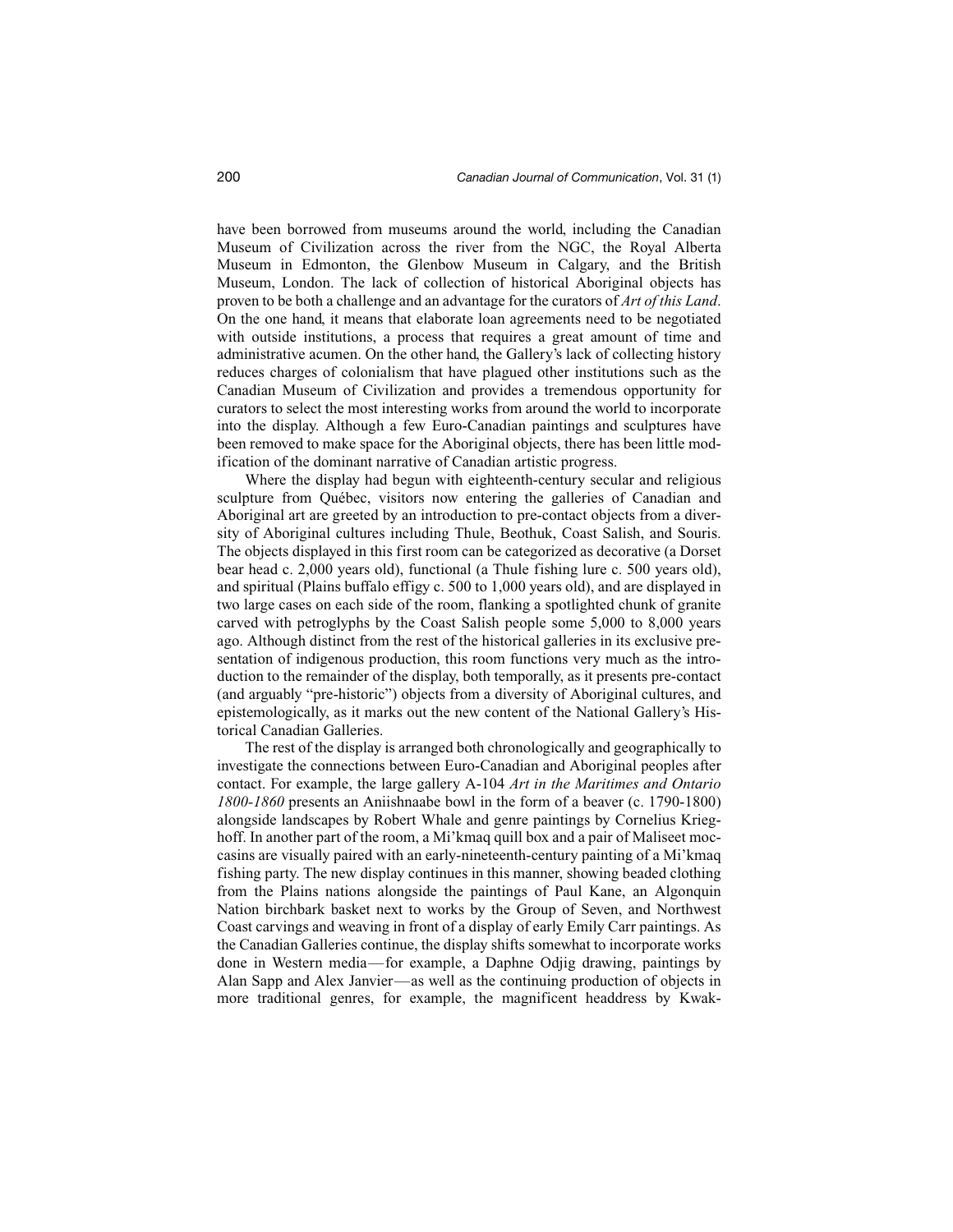waka'wakw artist Willie Seaweed that forms the centrepiece of a room dedicated to Modernist painting and sculpture of the 1950s.

For anyone familiar with the old Historical Canadian Galleries at the National Gallery, what is particularly striking about the new display and the accompanying wall texts is how extensive the integration of Aboriginal objects into the galleries has been. There are some exceptions: the galleries devoted to the 1930s and '40s displayed no Aboriginal objects on a winter 2005 visit, and the inclusion in a side gallery of an Aniishnaabe decorative plate and a knife and sheath made by a Swampy Cree artist alongside the paintings of the Group of Seven suggests a parallel narrative rather than initiating a dialogue with existing work. In the next room (A-109a), devoted to the later work of the Group of Seven, however, an Algonquin birchbark basket and an Aniishnaabe *Wigwas Mamacenawejegan* (bitten birchbark pattern) were placed in the more intimate space of the reconstructed MacCallum-Jackman cottage. As Ruth Phillips pointed out in the March 24, 2002, consultation meeting, this placement is entirely appropriate given that many such objects were created by these communities for the tourist trade and would very likely have been regular features of Muskoka cottage interiors. In addition—although this is likely to change—the displays from the 1950s and 1960s, when many artists of Aboriginal descent were working in "Western" media, have placed the smaller-scale drawings and paintings by Daphne Odjig and Alex Janvier in side rooms. In this latter case, it may be that the already existing "fine art" status of these works required less curatorial intervention in the process of integrating Aboriginal and non-Aboriginal objects into the exhibitionary narrative than the historical objects in the 10 previous galleries.

One of the greatest challenges facing the curators of *Art of this Land* was the integration of objects of quite disparate media and with entirely different functions into the much more homogeneous display of Euro-Canadian paintings and sculptures. Aboriginal modes of creative expression encompass objects produced in a multitude of forms that are closely aligned to the traditions and values of the societies themselves. A recent book on Native North American Art (Berlo & Phillips, 1998) has organized its subject matter according to region of production, fully aware of the limitations and arbitrary nature of the selection that such a mode of organization entails. For the curators of *Art of this Land*, objects were selected with particular attention to the geographical proximity of Aboriginal and Euro-Canadian cultural producers (e.g., the Mi'kmaq and the art from the Maritime provinces) and coinciding temporal parameters. In addition, the Aboriginal works were selected for the interesting visual comparisons they afforded with the existing Euro-Canadian paintings and sculptures on display, both formally and in terms of subject matter. The basis for the selection of Aboriginal works thus appears to be closely linked to how well they would fit in with the already existing narrative of Canadian art presented at the National Gallery. The territorial expansion and colonization that are the unspoken frameworks for the organization of the display further position the Aboriginal objects as subject to the overarching dis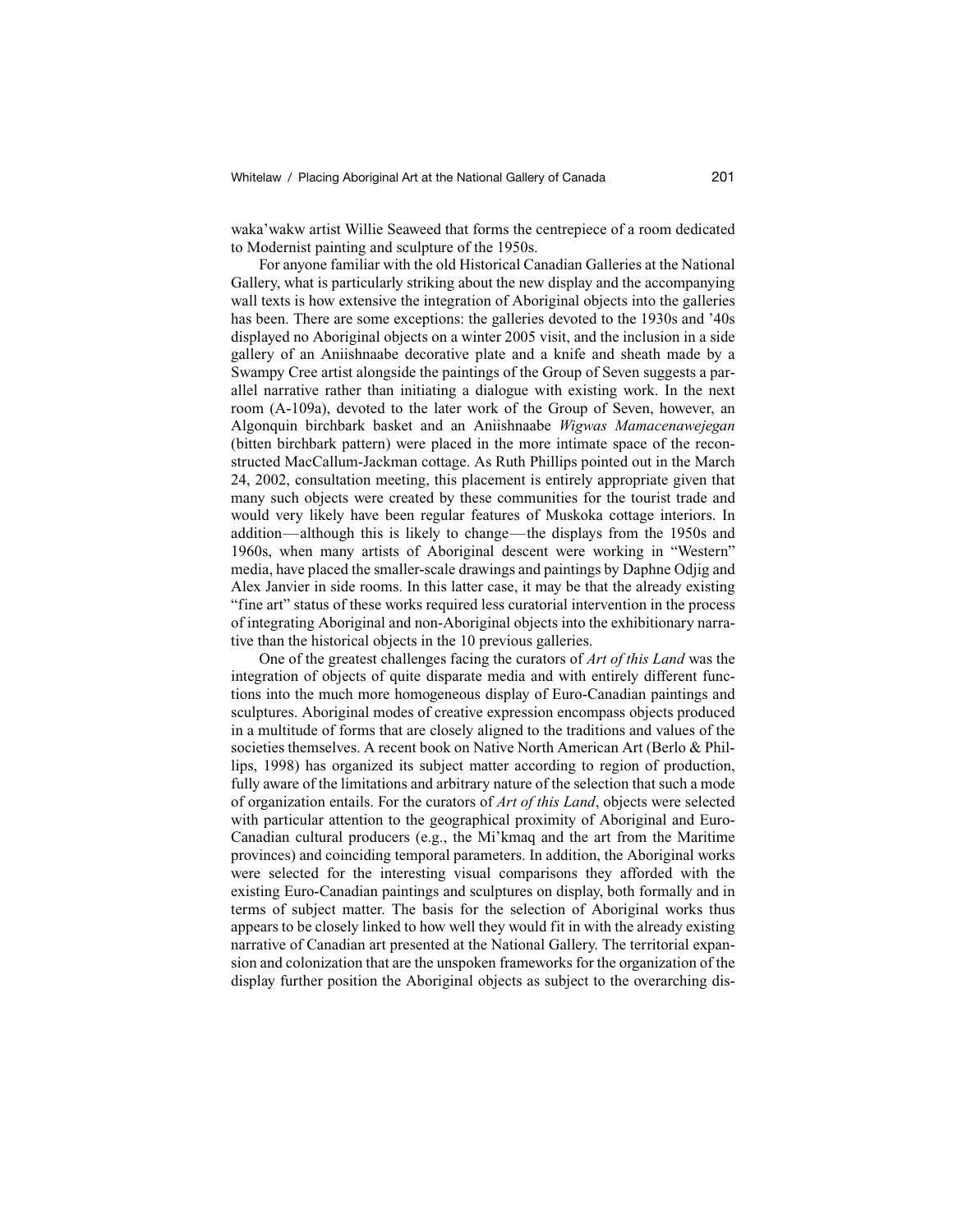course of Canadian art, a position that does little to facilitate a reconsideration of the terms within which their value is assessed.

#### **Exhibiting Aboriginal cultural production**

To fully comprehend the significance of the new galleries of Canadian and Aboriginal art, changes in the mode of viewing and evaluating Aboriginal art as well as the National Gallery's own collecting history of non-European materials need to be considered. Both topics have been addressed with greater complexity by other authors, but a review of the main tenets of both the intellectual and the institutional histories will frame my analysis of the possibility for a ruptured art historical narrative in the National Gallery's display. Since at least the mid-1980s, there has been a wealth of literature on the presentation of Aboriginal objects in the museum. Much of this literature has come from cultural anthropologists who have correctly argued that the presentation of Aboriginal objects in most institutions has relied on antiquated conceptions of the authenticity of pre-contact indigenous cultures, and the impossibility or undesirability of any link between this idealized, "authentic" past and the present. Representative of this literature is James Clifford's (1987) discussion of the "salvage paradigm" as a means of capturing the belief at the turn of the twentieth century that the vestiges of pre-contact "primitive" societies needed to be preserved as artifacts of the most authentic period of non-Western cultures' existence. Anthropologists in particular were concerned with collecting as many and as varied specimens from such cultures before the inevitable assimilation with European culture became too evident. While there was little desire to ensure the survival of the human members of such cultures, great care was taken to safeguard the more elaborate and significant objects these members produced.

Critiques of exhibitions such as the Glenbow Museum's 1988 exhibition *The Spirit Sings* charged quite rightly that the display of North American Aboriginal objects as artifacts of past civilizations perpetuates conceptions of the "primitive" and the "vanishing race" that underscored anthropological discourse of the late nineteenth and early twentieth centuries. In *The Spirit Sings*, the dominance of the salvage paradigm was apparent both in the exhibition's uncritical replication of the primeval or pre-"historic" nature of the Aboriginal objects on display and the corresponding inability to establish any relation to living First Nations societies. The critiques that followed *The Spirit Sings* reveal the two main points of contention for critical anthropologists: on the one hand, the lack of connection made in much of the anthropological literature and in museums between the historical objects that are under discussion and the lived experience of Aboriginal peoples in the present. In order to present objects as having value, their historical status and their uniqueness needed to be emphasized. In this view, if a Kwakwaka'wakw transforming mask is shown to have relevance to contemporary Kwakwaka'wakw culture, its value as a significant historical artifact is placed in question. For many anthropologists in the early twentieth century, the disappearance of a culture only served to increase the scholarly and monetary value of the objects that had been collected. The second contention underpinning the critique of the salvage para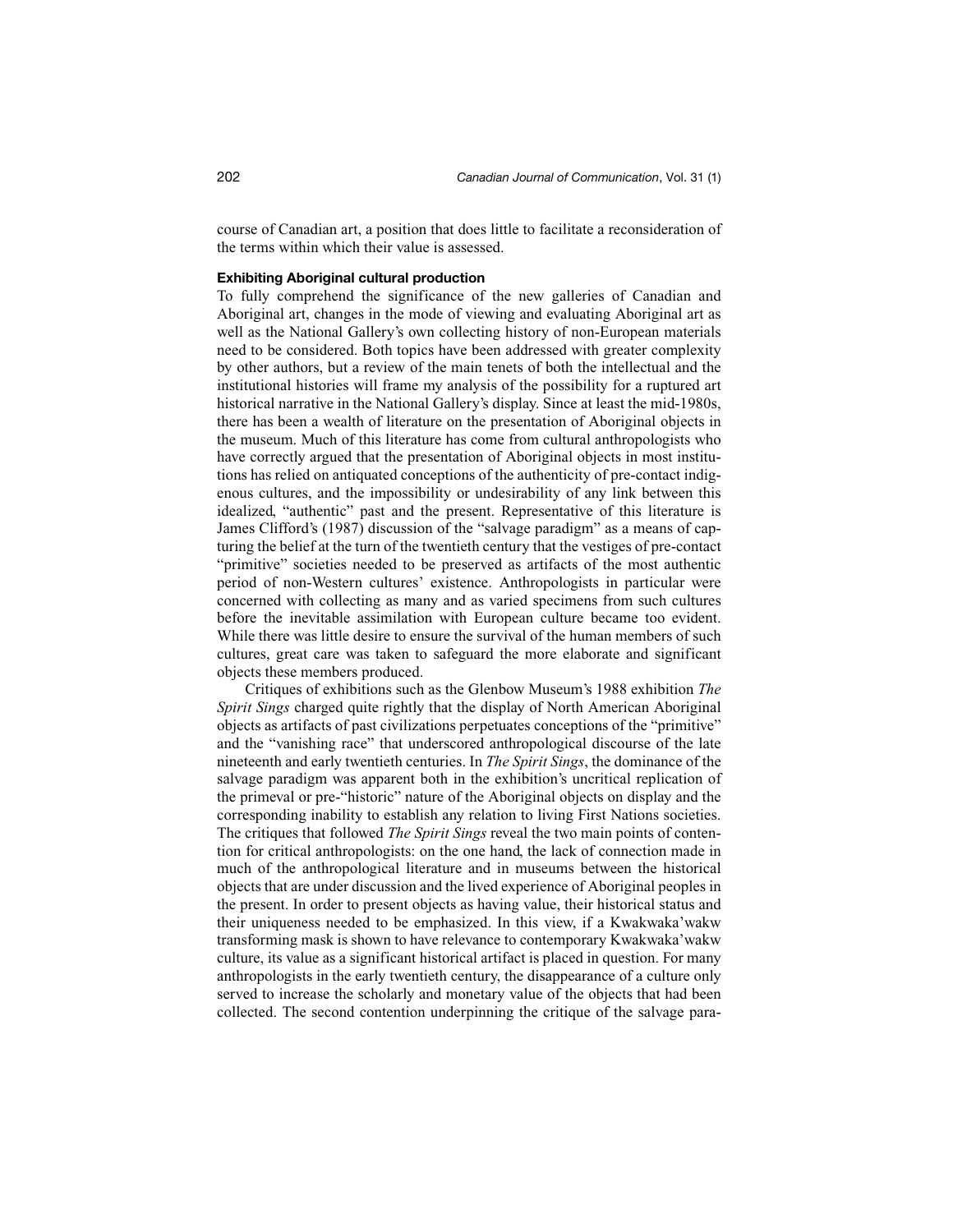digm is the means through which museums around the world acquired the objects in their collection. Here the term "salvage" stands in for what has largely been the theft of objects from rightful owners, often with the assistance of governmental policies such as the ban of the potlatch ceremony on the west coast of Canada as a way for anthropologists to quickly acquire a broad array of objects of very high quality—what Douglas Cole (1985) has described as the nineteenth century's "scramble for artefacts."

Informed by critical anthropology's analysis of the salvage paradigm, scholars in the early 1990s began to give greater consideration to the role of exhibitions in the constitution of the Aboriginal object as "art" or "artifact." Many exhibitions since the beginning of the twentieth century have been subject to critical scrutiny, this time primarily by art historians interested in the role of museum displays in making sense of objects of cultural production. From the standpoint of writers on exhibitions, the focus of analysis is the manner in which Aboriginal objects have been put on display—and the frequently resulting disjuncture between these works as artifacts of a given culture and as works of art. As Jackson Rushing (1992) persuasively argues in his examination of the 1941 *Indian Art of the United States* exhibition at the Museum of Modern Art in New York, curators often had difficulty reconciling the aesthetic or visual interest of the objects selected for display with the "primitive" character they attributed to the cultures that produced them. For the curators of this and subsequent exhibitions, much effort was made to present the works in dramatic fashion, often using high-contrast lighting to create an effect of mystery that underscored the object's assumed primitive status. Such display techniques further isolated the object by presenting it as autonomous from the culture that produced it, strongly conveying the impression of the object's status as "historical" and thus entirely divorced from any sense of continuing existing society. As a result, the selected objects were presented as anonymous works of disappearing cultures, objects whose pastness was paramount to securing a putative pre-contact authenticity.

The presentation of the object in dramatic isolation also served to focus the viewer's attention on the formal properties of the object, completing the erasure of any context of production or use from the display. By this strategy, *Indian Art of the United States* is strikingly similar to the Modernist art criticism of the period (Clement Greenberg's is an obvious example), which emphasized the formal qualities of paintings and sculptures over any examination of the works' production or reception. For critics and dealers intent on establishing the aesthetic value of non-Western objects, formal analysis enabled the kind of disinterested evaluation of works on the basis of a notion of pure aesthetic form whose evaluative methods, if not criteria, could be used to give relevance to both Western and non-Western works. As became dramatically evident in the now infamous 1984 exhibition at the Museum of Modern Art in New York, *Primitivism in the Twentieth Century: Affinity of the Tribal and the Modern*, Aboriginal art has value only insofar as it informs or can be assessed according to Western aesthetic criteria.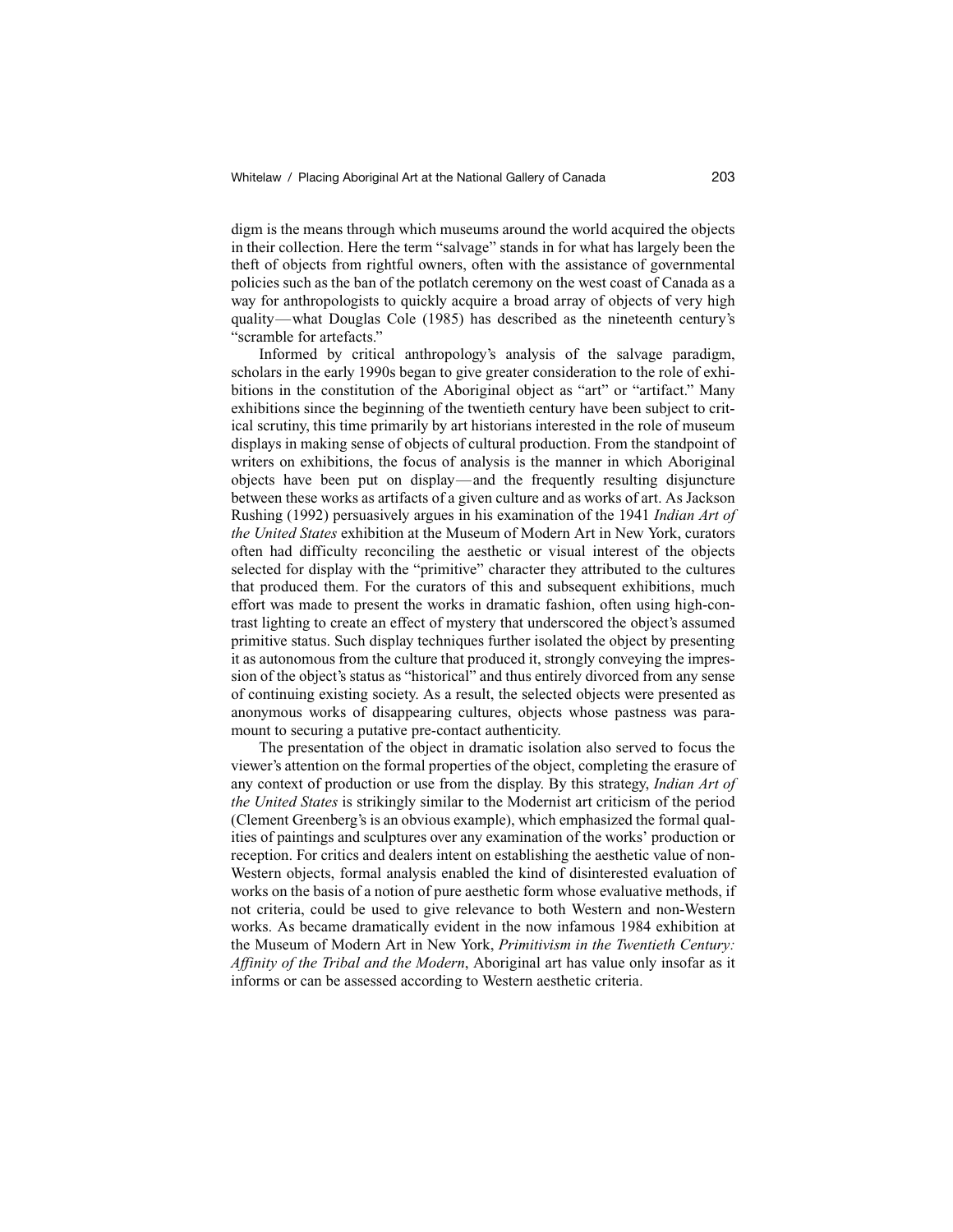A similar set of issues underpins the National Gallery's own history of collecting and exhibiting Aboriginal objects, a history that is intertwined with that of what is now the Canadian Museum of Civilization (see Nemiroff, 1992). The first display of Aboriginal art in the Gallery was the 1927 exhibition *West Coast Art: Native and Modern*, produced in conjunction with Marius Barbeau and the Museum of Man. With its stated aim to "mingle" the work of First Nations and Canadian artists, $3$  the exhibition brought together a variety of objects including masks, blankets, chests, house posts, sculpted rattles, spoons and other implements, and paintings by Emily Carr, Edwin Holgate, and other Euro-Canadian artists. Although the exhibition is conventionally cited as the event that brought Carr into the mainstream of Canadian art history, it was also a formative moment in the establishment of the West Coast of Canada as the source of "aesthetically significant" Aboriginal cultural production.<sup>4</sup> The National Gallery only bought one argillite pole from the exhibition, focusing the majority of their purchases on Euro-Canadian artists' representations of West Coast societies. A few exhibitions featuring First Nations art were held in the following decades, including *Masterpieces of Indian and Eskimo Art from Canada* of 1968, but for the most part responsibility for collecting and exhibiting historical Aboriginal objects remained with the Museum of Man, with the notable exception of Inuit art, which entered the gallery in the late 1950s with the acquisition of a suite of Cape Dorset prints.

Explanations for the Gallery's reluctance to systematically acquire historical First Nations objects bring us back to the fundamental tenets of the salvage paradigm and the broadly held view that Aboriginal objects are of ethnographic rather than aesthetic significance. As was discussed above, the value of Aboriginal objects lay in their ability to testify to the creative products of a vanishing culture, and to an imagined pre-contact authenticity that could not be recovered. As artifacts, then, such objects had no place in an art gallery, where the significance of works was based on a conception of the aesthetic that, although putatively universal in designation, is effectively both historically and geographically specific to nineteenth- and twentieth-century Euro–North American conceptions of artistic and economic value. For Aboriginal works to obtain aesthetic value under these terms would require a complete reinvention of the notion of the aesthetic and, more importantly, a reassessment of First Nations societies as themselves having value. As I suggested earlier, some efforts have been made to ascribe aesthetic value to so-called primitive art, primarily through a focus on the formal qualities of the object. This was the goal of the 1941 *Indian Art of North America* and the 1968 *Masterpieces of Indian and Eskimo Art* exhibitions, where the dramatic display of isolated objects served to emphasize design and decoration over contexts of production and use.

The increasing consideration of Aboriginal objects as "art" has occurred, I believe, in large part because of the increasing visibility of artists of Aboriginal descent working in "Western" media and seeking to exhibit their works in mainstream "high art" venues. I will return to the National Gallery to illustrate my point: in 1986, the National Gallery purchased Ojibwa artist Carl Beam's large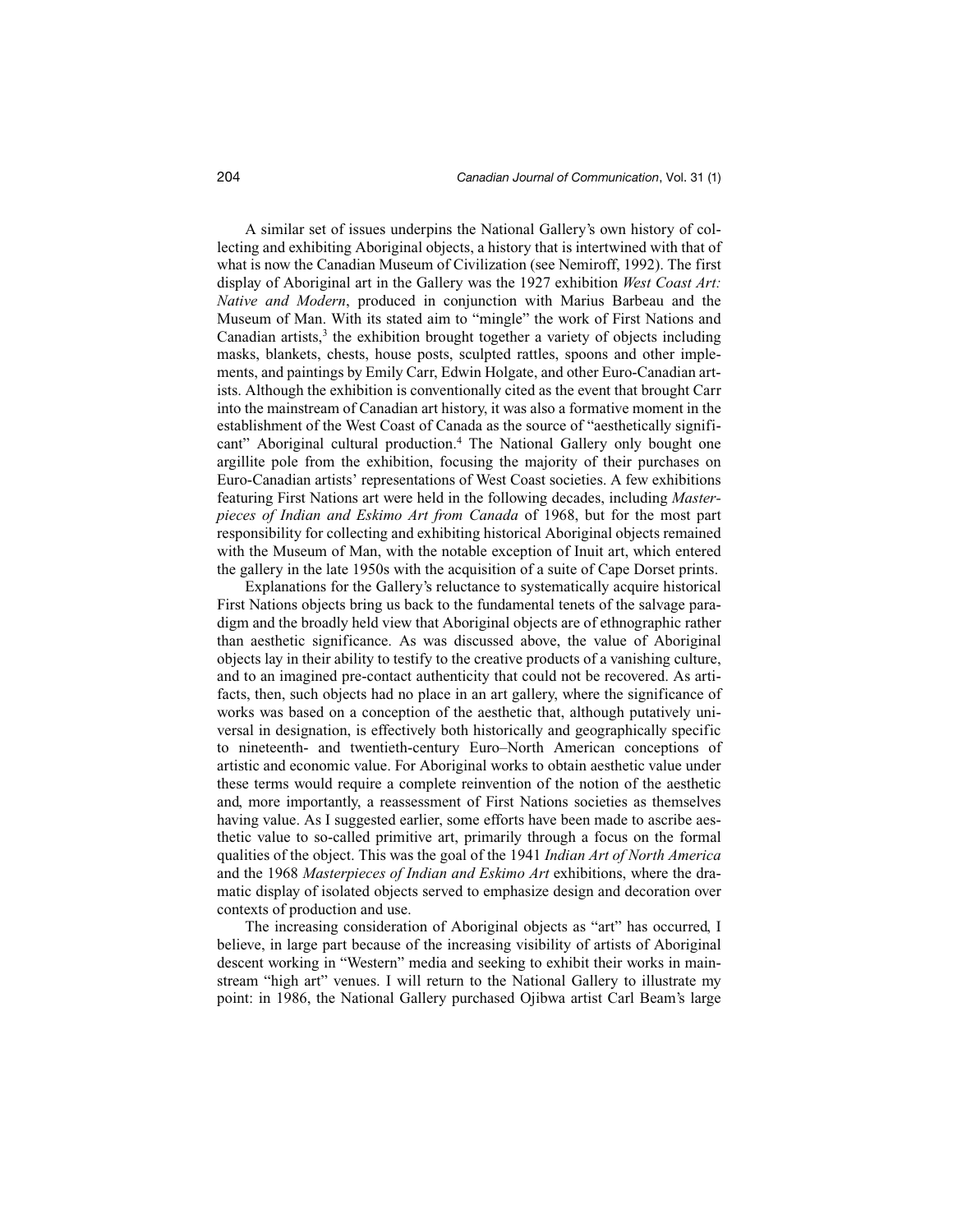multimedia work *The North American Iceberg*, a work that incorporates historical ethnographic photographs of the "Indian," multiple self-portraits of the artist, images of civil rights and international leaders assassinated for their efforts to achieve a measure of peace, and references to the measuring and data collection practices characteristic of museums and government departments, whose regular stock-takings of Native peoples have served to reinforce the classifications and stratifications originated by anthropologists in the nineteenth century.

*The North American Iceberg* is significant because it was the first contemporary work by a First Nations artist acquired by the NGC, and it would be several years before others entered the collection. However, since the early 1990s perhaps most obviously since the 1992 *Land Spirit Power* exhibition—the Gallery has attempted to more systematically collect the work of contemporary Aboriginal artists, produced in both traditional and Western modes. For many years these pieces have been on regular, rotating display on the top floor of the Contemporary wing in what has colloquially been referred to as the "Aboriginal Room." According to recently hired assistant curator of Contemporary Art Greg Hill, "the room" will soon be done away with as he attempts to integrate the display of contemporary art by Aboriginal artists into the Gallery as a whole (personal communication, March 4, 2005). Thus, the greater visibility of contemporary art by artists of Aboriginal descent at the Gallery and elsewhere in Canada e.g., Edward Poitras was Canada's representative at the 1995 Venice Biennale and Brian Jungen was the recipient of the first Sobey art prize in 2002—suggests that there is a way of thinking about Aboriginal work in artistic terms that are not necessarily subservient to Western aesthetics. When it comes to historical objects the primary category of Aboriginal works in the new National Gallery display any assessment of aesthetic value is complicated by the necessary attention to the object's original use value, a consideration that rarely attends to contemporary works. Given that historical Aboriginal objects are conventionally exhibited in anthropological or historical museums, their presence in the National Gallery of Canada alongside works of Euro-Canadian art forces a reconsideration of the aesthetic terms within which historical objects of Aboriginal origin are evaluated.

## **The new Canadian and Aboriginal galleries and Canadian art history**

The National Gallery's new display of Canadian and Aboriginal art provides an opportunity to rethink the *narrative* of Canadian art history as it has been constituted by the Gallery and to reflect on the conceptions of aesthetic value—as they pertain to both Aboriginal and Euro-Canadian objects—that underpin that narrative. The collocation of objects in the National Gallery of Canada is significant, for the institution itself signals the dominance of the aesthetic in the categorization of all objects exhibited within its walls, at the same time as it lays claim to a certain authority in telling the story of Canadian art. For the curators of *Art of this Land*, the inclusion of historical Aboriginal objects is intended to expand the existing narrative of Canadian art history to include the hitherto marginalized cultural traditions of Canada's First Peoples. The inclusion of objects without questioning the epistemological grounds on which Canadian art history is constructed,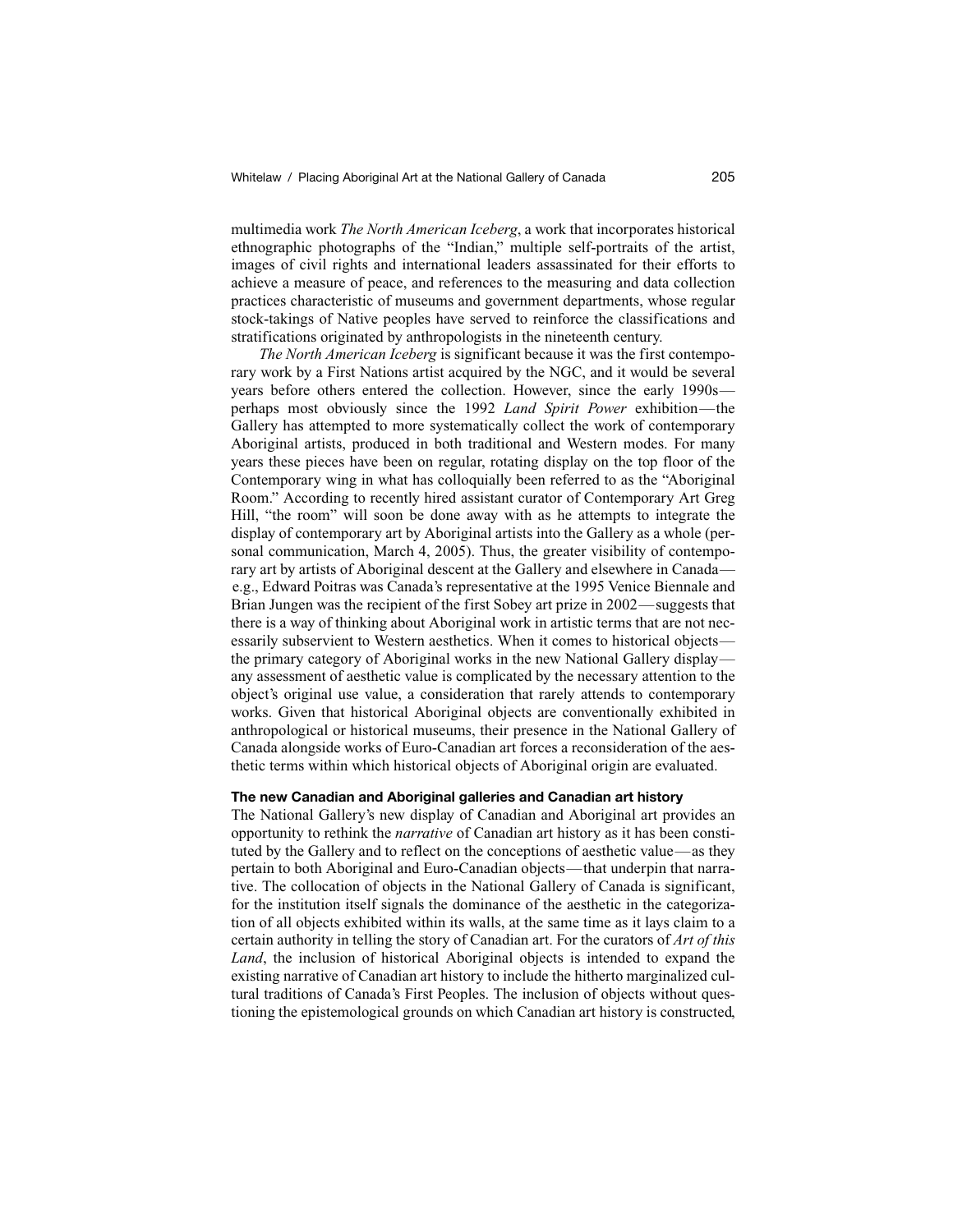however, does not automatically confer art historical status onto historical Aboriginal objects. In fact, the narrative of Canadian artistic development described earlier remains virtually intact despite the presence of objects produced by non-Euro-Canadian peoples throughout the exhibition.

A more in-depth analysis of one room in the display provides the opportunity to examine this issue in more detail. Room A-105, *Paul Kane and the Plains Artists*, is the fifth room in the galleries and explores the relationship between Paul Kane, Canadian artist, and the Plains Nations he encountered on his two ventures to the West. Paul Kane has long had a significant place in the history of Canadian art: an artist of Irish heritage who moved to Toronto as a young man, he achieved great fame through his written and visual records of his travels to the western prairie when it was still considered a wilderness to be vanquished. Along with Cornelius Krieghoff, whose genre paintings of happy French-Canadian and Aboriginal "folk" were popular with British soldiers in the mid-nineteenth century, Kane is considered to be the first major Canadian artist, the literal beginning of many histories of Canadian art written prior to the 1960s. In form as well as subject matter these two artists are viewed as the initiators of a visual language that produced a lineage of authentically Canadian painters: artists, that is, who derived an original non-imitative approach to the depiction of the Canadian landscape. Kane's significance in particular is conventionally located in the directness of his sketches (all done *in situ*) and the authenticity of his representations of the prairies and its indigenous inhabitants.

This view has largely been preserved in the new galleries of Canadian and Aboriginal art, except that objects produced by members of the Plains nations (Nakoda, Blackfoot, Peigan, Metis) have been introduced into the display. The relationship between these cultures is detailed in an extended wall text, which functions here and elsewhere in the exhibit to situate the encounter between Aboriginal and non-Aboriginal cultures, and to provide a framework for understanding the Aboriginal objects that have become part of the display. The panel is worth quoting in full:

In this gallery, the works of the Irish born, Toronto painter Paul Kane (1810- 71) are grouped with objects from the northwest Plains cultures that he encountered on his travels across Canada in 1846-48. Inspired by American artist George Catlin (1796-1872) who painted and wrote about western Native Americans, Kane determined to make a visual record of the Aboriginal inhabitants of the Canadian West and their customs.

In 1846, with the assistance of Sir George Simpson, the governor of the Hudson's Bay Company, Kane travelled to Fort William (now Thunder Bay) to Fort Vancouver on the Columbus River in present-day Washington State. In October of 1848, he returned to Toronto with some 700 sketches of Western landscapes, customs and visages from his meetings with over 800 different Aboriginal nations.

For thousands of years, the Plains peoples whom Kane depicted had roamed the sweeping grasslands of the prairies, following the seasonal migration of the buffalo that provided them with food, clothing, shelter, and tools. The arrival of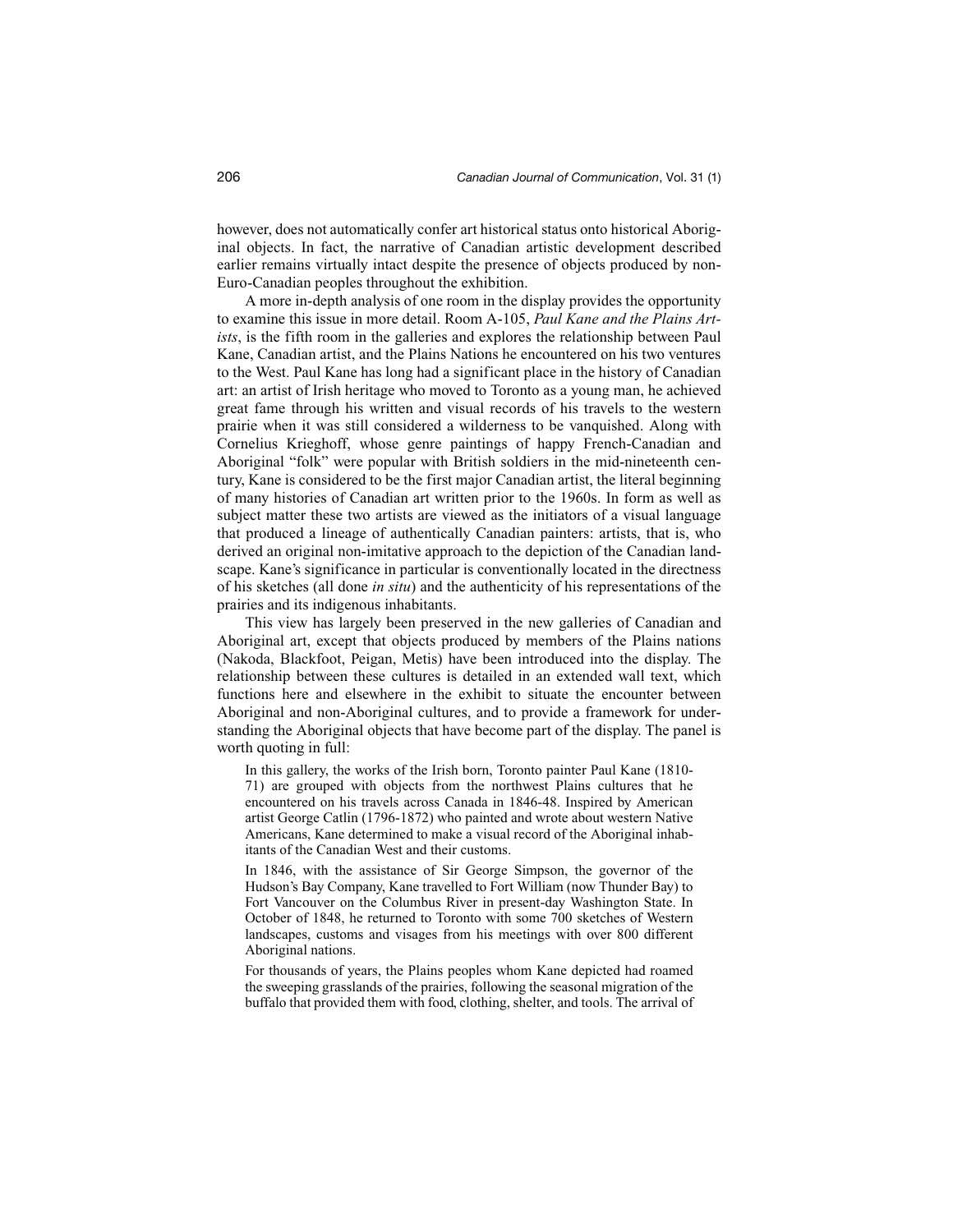the horse in the 1730s greatly facilitated hunting, as did the firearms and metal tools obtained from trade with the Europeans. The Plains peoples expressed their aesthetics in the embellishment of everyday and ceremonial objects that affirmed the spiritual relation between humanity and nature. Women created geometric or abstract designs that were painted, beaded and quill worked on garments and containers. Men tended to use representational art to narrate dream visions or achievements in hunting and war.

The collocation of Aboriginal and Euro-Canadian cultural production outlined in this wall panel is characteristic of the narrative that frames the exhibition as a whole. First, a connection is established between Kane (the dominant and named artist) and the First Nations cultures he would have encountered on the western prairie. This "contact" is visually established by the placement of three Kane paintings of native subjects on the wall directly facing the doorway leading into the room, in front of which is a large flat display case in which three items of clothing are laid out: Nakoda suit strips, a Blackfoot beaded bodice, and a Peigan beaded breast plate. Three more paintings are visible on the left wall as the room is entered, and an elaborately embroidered Metis vest and a brilliantly coloured Peigan roach headdress are presented on either side of the doorway. The wall text then goes on to provide a historical context for Kane's paintings by recapping his travels and situating his paintings in terms of a larger desire on the part of nineteenth-century Western artists to produce a visual record of the Aboriginal nations on the Prairies.

The second half of the panel is devoted to the expressive culture of the Plains nations that were the subject of Kane's paintings. Here the text begins with a brief assessment of the impact of contact on the culture of the Plains peoples (the introduction of the horse and firearms), then moves on to explicitly discuss the aesthetic character of the objects on display and the traditional ways of working among the First Nations in this area. In terms of providing a narrative framework for all the objects on display, the wall text is intriguing for the consistent historical framing of both Kane and the Plains cultures. Both the paintings and the beaded clothing are presented as the products of a historical period, and related to clearly defined functions: Kane's paintings are a visual record of the western prairie and its inhabitants; the beaded garments of the Plains peoples are ceremonial objects that provide viewers with a glimpse into a whole way of life. Unlike earlier iterations of this room, where Kane's paintings were the only representations of Plains societies, the complex patterns and beautiful beadwork of the Blackfoot, Peigan, and other First Nations' objects offer a striking and insistent rebuttal to the Euro-Canadian view.

As in the rest of the exhibition, the text panel for *Paul Kane and the Plains Artists* seeks to frame the encounter between Aboriginal and non-Aboriginal peoples as a peaceable process of contact and interaction, a view reinforced by the co-presence of Aboriginal and non-Aboriginal objects within a single gallery space. While coexistence is certainly apparent in all the galleries, the interaction between works is much less evident. The Kane room remains the exception: access to the paintings is hampered by the presentation of Aboriginal objects in a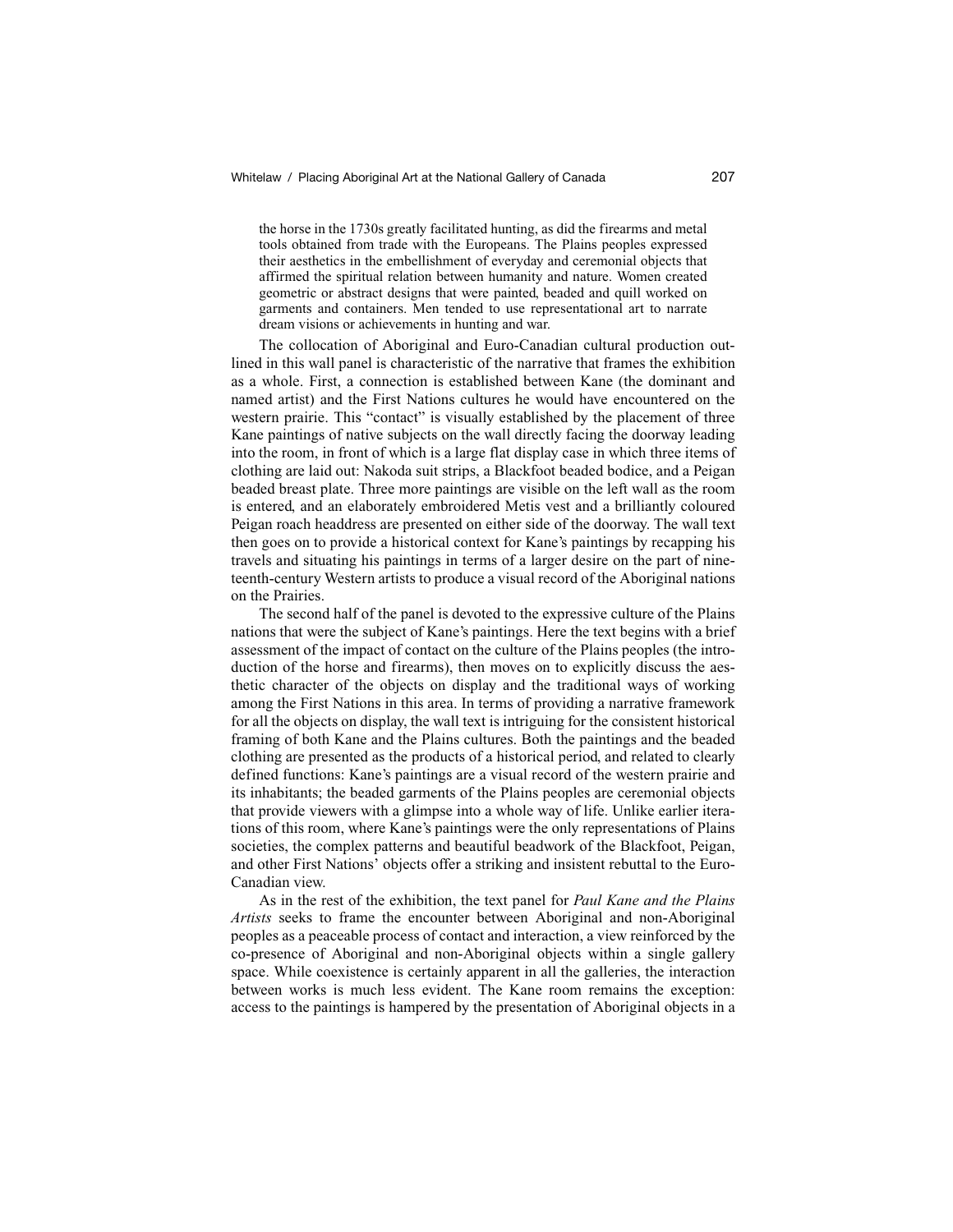large display case around which viewers must move if they want to get close to the works by the Western artist. This mode of presentation can be read as a subversion of conventional art historical hierarchies since here it is the Aboriginal work that commands visual interest and enforces specific viewing patterns. As if to underscore this view, the only mention of aesthetics in the *Paul Kane and the Plains Artists* text panel is in reference to the Aboriginal objects, suggesting either that Western "art" aesthetics are immediately understood and assumed by the visitor to an art gallery or, more cynically, that the ultimate appeal or interest of the Kane paintings is historical rather than aesthetic. The rest of the rooms in the galleries of Canadian and Aboriginal art, however, provide a markedly different experience in that while coexisting in space, Euro-Canadian works and Aboriginal works do not engage in the kind of dialogue that is occurring in the Kane room. The implications of this disjuncture are crucial for the development of a narrative of Canadian art history that seeks to establish a space for historical Aboriginal expressive culture; one of the main impediments to the formation of this narrative is the fundamentally distinct nature of both the objects themselves and the way they have been viewed historically and aesthetically.

Most written accounts of the history of art in Canada ignore the contribution of Aboriginal artists or include them in separate chapters that, while exploring the subject in some detail, effectively marginalize Aboriginal cultural production by isolating it from the larger narrative. Recently published books by Robert Belton (2002), Anne Newlands (2000), and Joan Murray (1999) include works by First Nations and Inuit artists; Joan Murray's focus on the twentieth century even permits her to integrate art by Aboriginal artists within broader discussions of the interest in identity and politics by artists across Canada during the 1980s and '90s. The broader temporal scope of Belton's and Newlands' books, on the other hand, has allowed for the inclusion of both historical and contemporary works, but the pictorial emphasis of these texts tends to isolate all the works included, with the result that the place of Aboriginal artists within the larger history of Canadian art is not explored in any detail.

For the most part, "Canadian art" as an academic object of study has largely ignored artistic production by Aboriginals—especially historical work—or has made them the singular object of analysis. Interaction or association has largely been restricted to the study of the impact of Euro-Canadian anthropologists, curators, and artists who have mined the expressive history of Aboriginal material culture for their own gain. One exception is the work of Ruth Phillips, whose 1998 book *Trading Identities: The Souvenir in Native North American Art from the Northeast, 1700-1900* explores the interactions between Aboriginal and non-Aboriginal communities during the eighteenth and nineteenth centuries. Specifically, she argues that the expressive culture of First Nations communities across eastern North America evidence similar motifs and patterns, suggesting a high degree of cross-fertilization and influence amongst Aboriginal cultures in this region. In addition, the diversity of objects produced during this period—from ceremonial objects to curios and tourist items—as well as the number of objects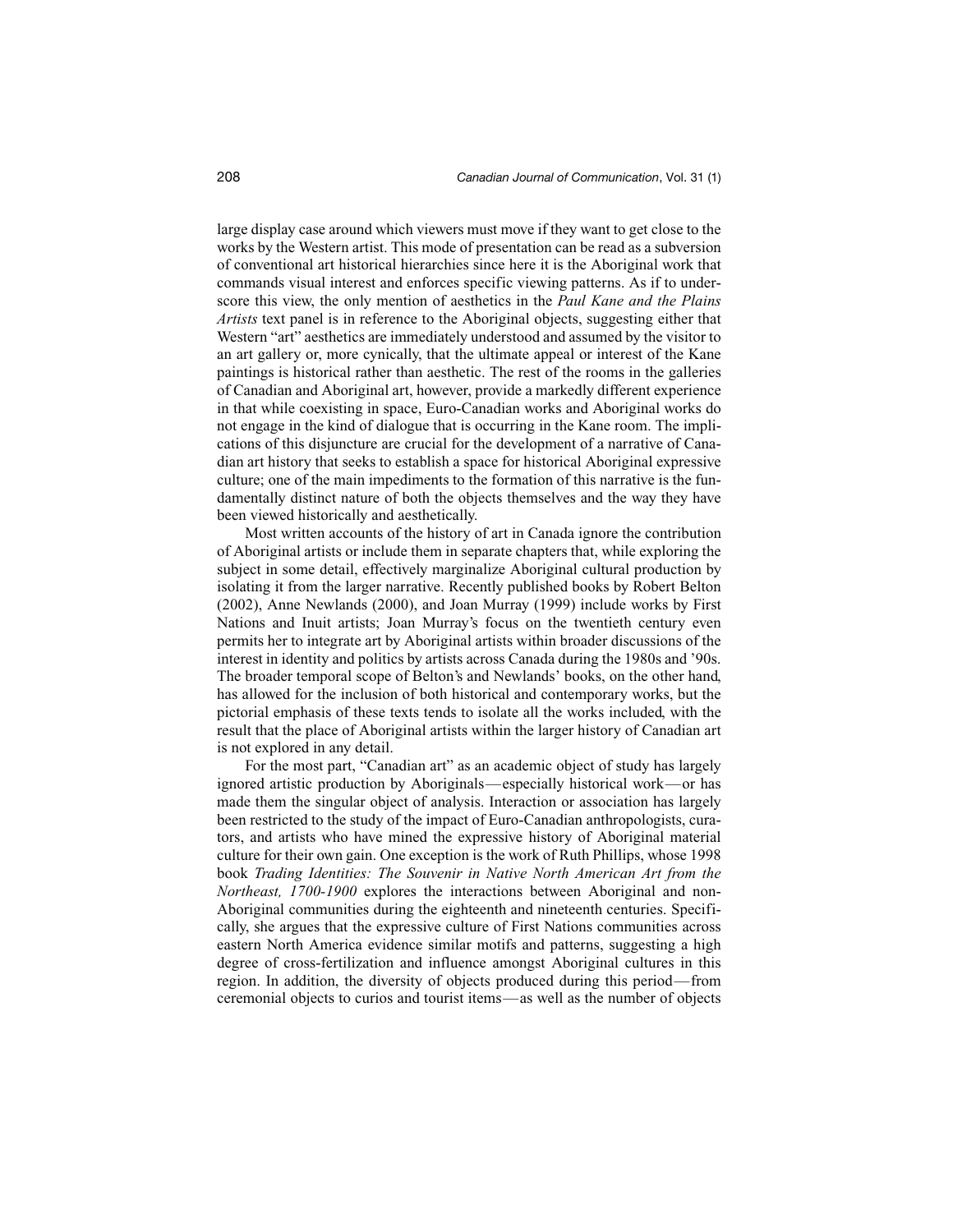collected by non-Aboriginals suggests that there was a far greater level of interaction between Aboriginals and non-Aboriginals than might be inferred by museum displays or art historical texts. Phillips' publication aside, the history of Aboriginal cultural expression has remained on the sidelines of narratives of Canadian art history except insofar as Aboriginal figures themselves have frequently been deployed as subjects of representation.

For its part, the history of Aboriginal art in the Canadian context has grown exponentially in the past two decades and has ranged from analyses of the formal aspects of Aboriginal cultural expression to the exploration of the social uses of specific ceremonial and cultural objects. Pre-twentieth-century objects in particular were difficult to integrate meaningfully into existing art history because of the continuing resonance of the salvage paradigm's conceptualization of these objects as relics of vanished civilizations. In contrast, work by contemporary Aboriginal artists—largely produced in the media of Western painting, photography, installation, or sculpture—is more easily assimilated into traditional art historical discourse because of a shared formal vocabulary that can be readily recognized as Art. Hence the relative proliferation of exhibitions of works by artists of Aboriginal descent in the 1980s and '90s.

By creating the exhibit *Art of this Land* and establishing the galleries of Canadian and Aboriginal art, the National Gallery's curators sought to literally make room for the work of Aboriginal artists by incorporating it into the display narrative. Like the art historical accounts described above, however, the mode of exhibition isolates the objects from one another and largely prevents any kind of productive dialogue between works of Aboriginal and non-Aboriginal art. On several visits to the new galleries of Canadian and Aboriginal art, I was intrigued to watch gallery goers move from display case to display case, entranced by the Aboriginal objects and virtually ignoring (at least until the room containing the works of Tom Thomson and the Group of Seven) the Euro-Canadian artists whose works graced the gallery's walls. Although this mode of viewing might be explained by the novelty of seeing Aboriginal objects amongst Euro-Canadian painting and sculpture, it is the focused nature of the trajectory that is most suggestive here. Walking through the galleries, it is the *differences* between the Aboriginal and Euro-Canadian objects that are most striking: bowls, moccasins, spoons, garments are examined for their function as much as for their aesthetic character. Paintings and sculptures, on the other hand, are much more clearly objects of aesthetic interest, particularly given the inherent nature of the museum to subsume any function an artwork might have once had (e.g., documentary, religious) within the overarching framework of the aesthetic.

The characterization of objects as "art" or "artifact" that has underpinned much of the anthropological and art historical writing about Aboriginal cultural production thus returns as a fundamental means of interpreting the display at the NGC. On the one hand, the display of objects in splendid isolation throughout the exhibition privileges the kind of aestheticizing aura that Rushing is wary of in his assessment of the 1941 *Indian Art of the United States* exhibition. Many of the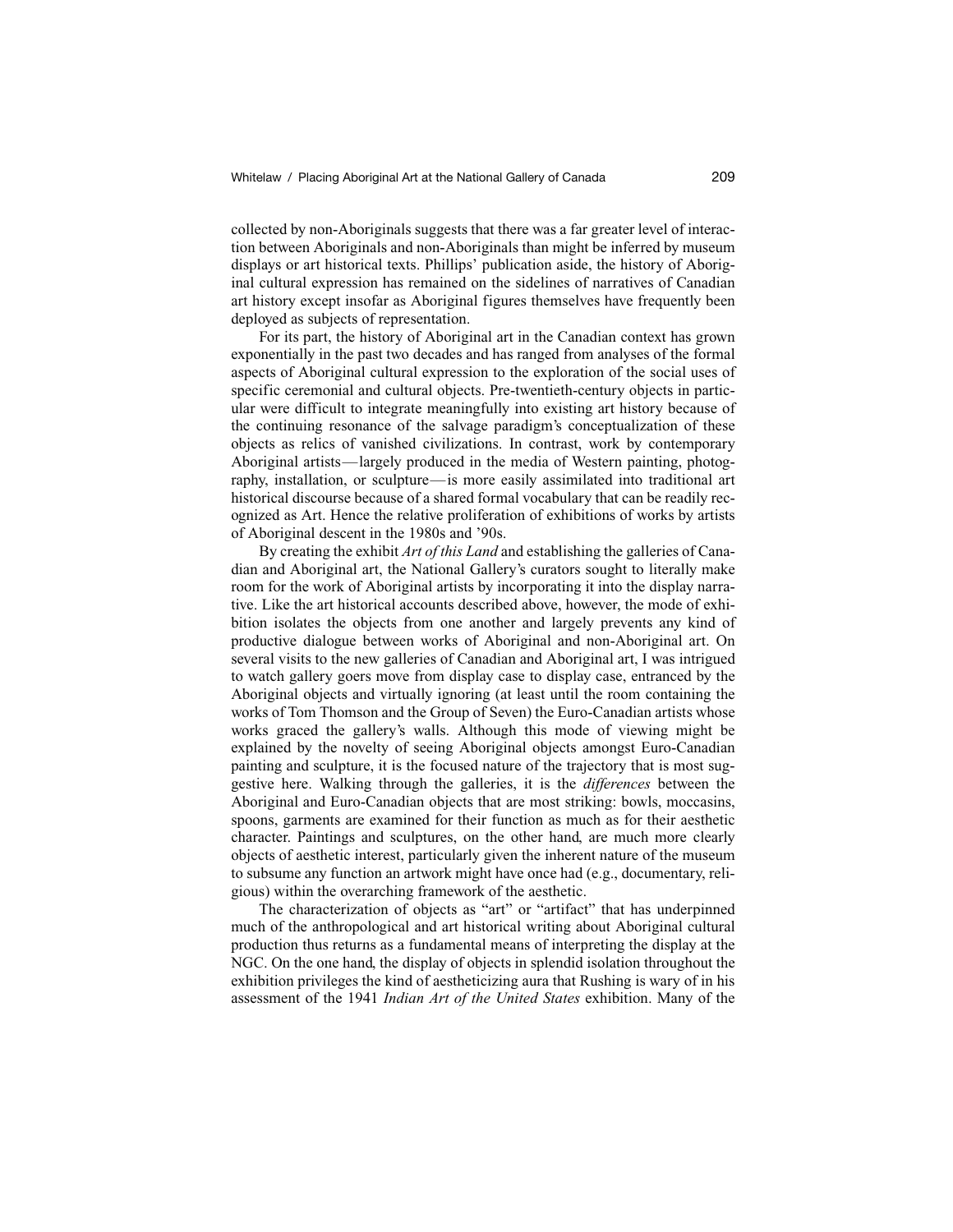clothing items—the richly beaded Blackfoot bodice and Nakoda suit strips displayed alongside the Paul Kane paintings, for example—can only be displayed flat, reinforcing their decorative qualities and diminishing the vital connection between such objects and the ceremonies for which they were produced. The enclosing of most of these objects in Plexiglas cases further foregrounds their interest as visually striking objects, as treasures of the museum rather than as valued components of a complex, living culture. Many writers on the presentation of Aboriginal objects argue that the dominance of the visual in the museum subsumes the multisensory nature of the aesthetic encounter with such ceremonial objects in use (Jessup, 2002). Elements of touch, sound, taste, smell, and sight were integral to the experience of most historical Aboriginal objects, and some museums of ethnography and anthropology have attempted to display their collections in ways that include more than one mode of apperception. As a response to the continuing dominance of the salvage paradigm in the discourse of anthropological display, the inclusion of songs, stories, and smells not only situates objects in the context of their possible uses, but also affords an opportunity for historical objects to be linked to living communities, rather than be viewed as artifacts of a distant past.

From the opposite standpoint, the presentation of Aboriginal objects in proximity to Western objects within the context of the art gallery produces an entirely new set of associations than had heretofore been possible. Unlike the 1927 exhibition *West Coast Art: Native and Modern*, the Aboriginal objects in *Art of this Land* are displayed in a manner virtually identical to the Euro-Canadian paintings and sculptures: three-dimensional objects are placed on pedestals and under Plexiglas, two-dimensional objects in frames. In this reading of the display, the visual aesthetic of Aboriginal objects is foregrounded in order for greater ease of comparison with Euro-Canadian art, a view that makes introducing works of historical Aboriginal production into the narrative of Canadian art history that much easier. By erasing the elements that situate objects within the context of specific and diverse lived cultures and emphasizing through strategies of display a visual rhetoric that fits more easily within the aesthetic discourse of the museum, Aboriginal objects can be given the attributes of art and are more readily incorporated into the discourse of art history, with all the attendant status of such an inclusion. The underlying presupposition of such a mode of incorporation is that objects produced by all Aboriginal societies have their own complex aesthetic systems, which deserve to be recognized and celebrated with the same intellectual seriousness as Western fine art objects. The key distinction between this view and that of the formalist view of Modernist art critics outlined earlier is that the terms of aesthetic evaluation to which Aboriginal objects would be subject would have to be specific to the producing culture; the identification of "affinities" between historical Aboriginal objects and key masterpieces of Euro–North American modern art must be entirely rejected from the evaluative process.

The development of such a mode of aesthetic evaluation is just beginning and must still address the fundamental use-value that attaches to ceremonial and other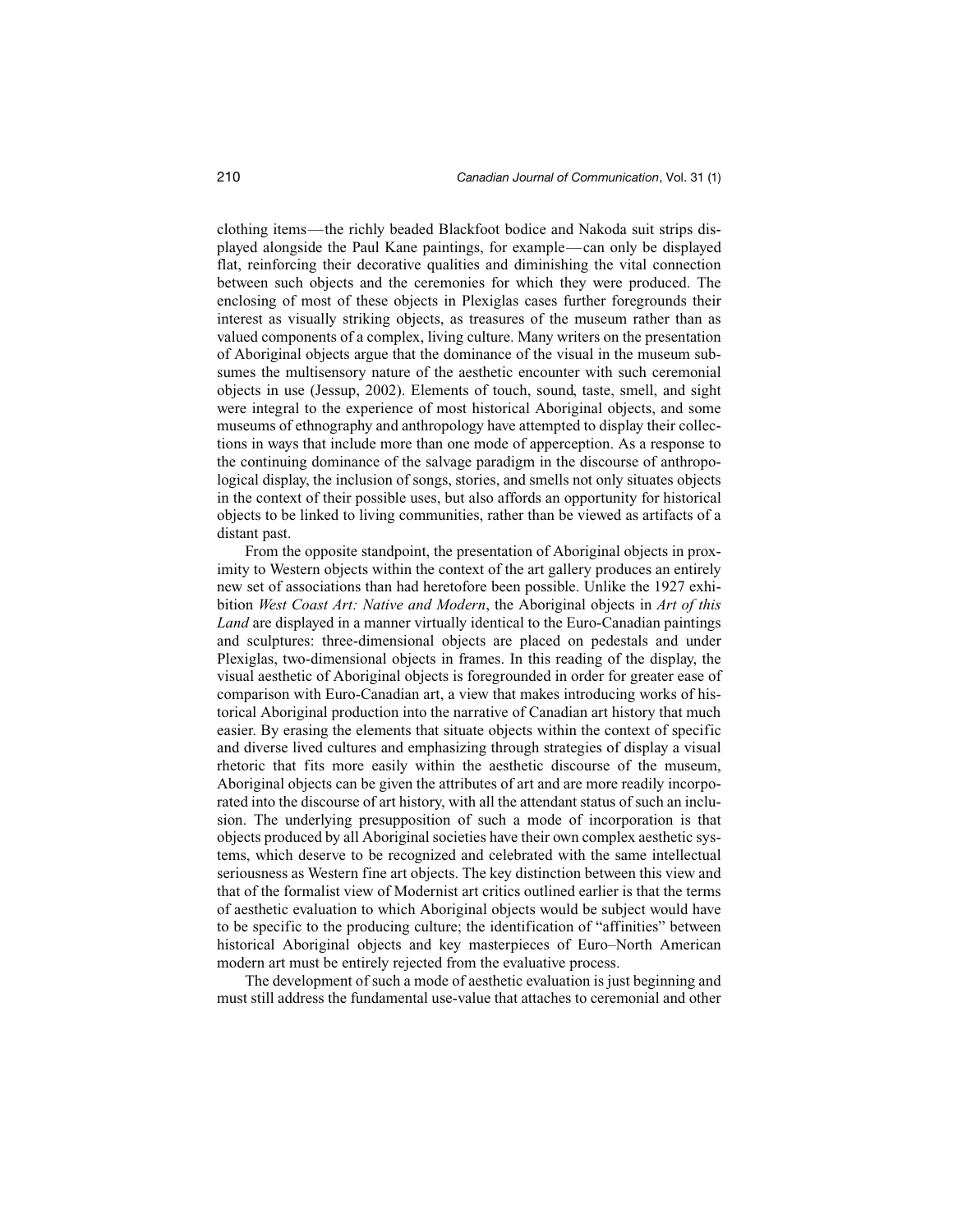objects. One avenue worthy of exploration is a reconfiguration of the manner in which Western art is evaluated, paying increasing attention to the functions of artworks as spiritual, historical, or educational objects rather than focusing exclusively on their aesthetic character. For now, the presentation of Aboriginal objects within the art museum seeks to integrate such objects in the display as works of art without disturbing the methodological assumptions of the discipline of art history. Yet the potential for rupture still exists: as in the *Paul Kane and the Plains Artists* room, Aboriginal objects can rhetorically as well as literally intrude into the viewing space of the Euro-Canadian paintings and sculptures that remain the dominant components of Canadian art history, so their introduction into spaces conventionally occupied by Euro-Canadian artists holds the potential for a reconsideration of the terms of the dominant narrative.

Here, an interesting point of comparison can be found within the Gallery itself, in the display of Inuit art, located one floor below the Canadian and Aboriginal galleries in a well-appointed room of its own. The art of the Inuit has a vastly different history in terms of both aesthetic developments and its relationship to mainstream Euro-Canadian art institutions. The well-known printmaking techniques of artists in Cape Dorset and elsewhere were the brainchild of James Houston, a Euro-Canadian artist and writer who introduced the art trade into a declining northern community in the late 1950s to help its citizens achieve a measure of economic independence (Hessel, 1998). The popularity of the prints and carvings produced by this and other Inuit communities was almost instantaneous and managed to secure an active and widespread network of collectors, who in turn lobbied for recognition of these art forms by mainstream galleries in Canada and the United States. The aesthetic character of work produced by the Inuit has since become internationally celebrated, and important collections can be found at the National Gallery as well as at the Winnipeg Art Gallery, which has been actively collecting Inuit sculpture and prints since the mid-1950s. The art of other Aboriginal nations, on the other hand, has not benefited from such recognition and has for the most part been viewed as curios or as quaint folk arts produced by a disappearing culture. The placement of the National Gallery's Inuit collection in a space virtually invisible to most visitors, however, can be seen to locate the work as separate but equal and allows for the perpetuation of work that is traditional in conception and execution.

What, then, is the future for the galleries of Canadian and Aboriginal art at the National Gallery of Canada? As one of the few institutions in Canada and elsewhere that has sought to integrate the production of Aboriginal and non-Aboriginal cultures,<sup>5</sup> the Gallery is knowingly entering into uncharted waters. A federal institution, it has a mandate to "preserv[e] and promot[e] the heritage of Canada and all its peoples" (Canada, 1990), including the material culture of the First Peoples, much of which entered into the collections of Western museums around the same time as the new Dominion was systematically eliminating the producers of those objects. The exhibition *Art of this Land* is thus significant on many levels: it has brought historical Aboriginal works into the National Gallery virtually for the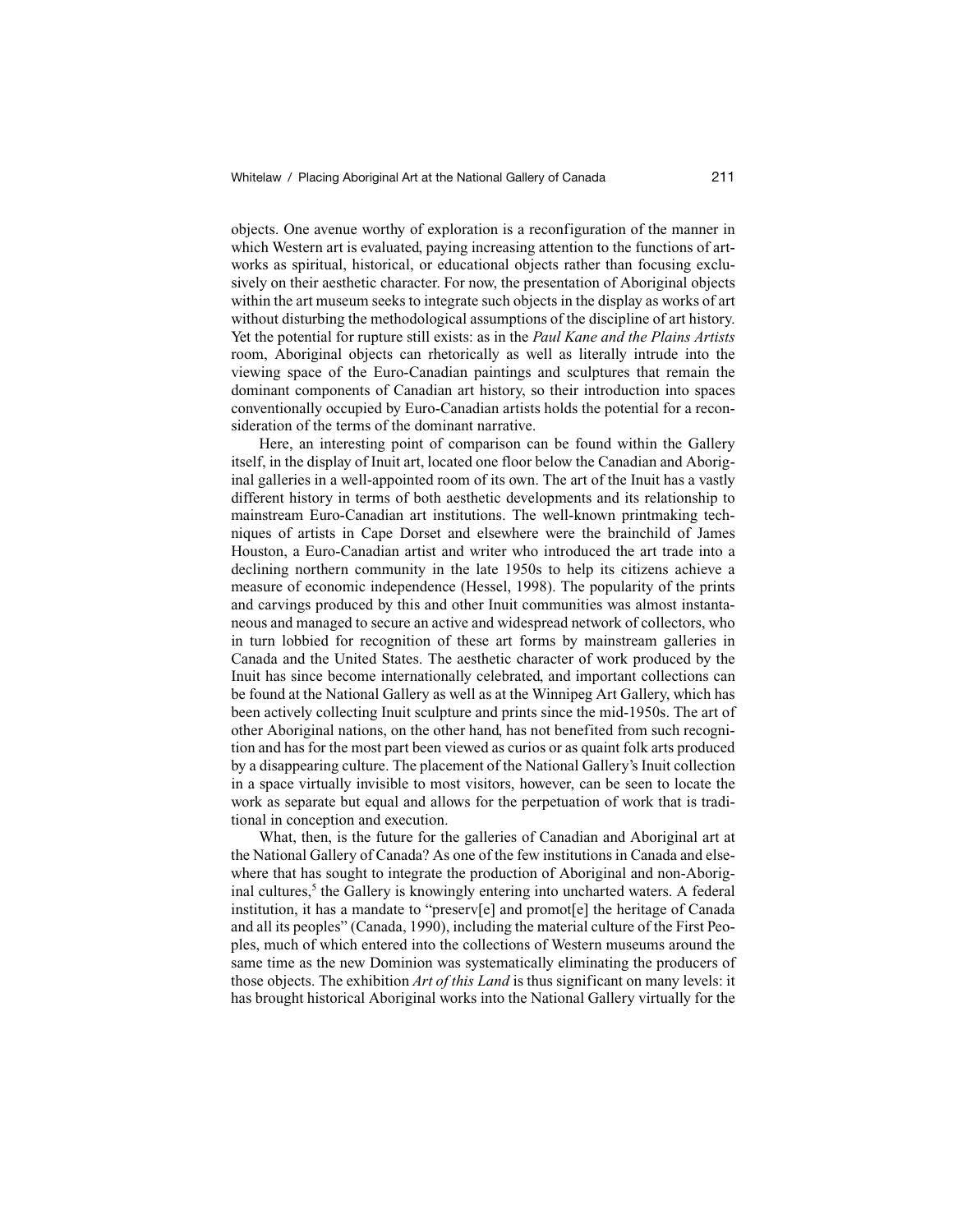first time since 1927, it presents these objects as having aesthetic as well as historical value, and it has visually expanded the conception of "Canadian" cultural production from the sole purview of artists of Euro-Canadian descent to one that includes the more long-standing production of Canada's First Peoples. While the acknowledgment of the importance of Aboriginal material culture is admirable, the display of Canadian and Aboriginal art in these galleries is not a complete success. Much of the Aboriginal work included in the exhibition is ceremonial in nature and can only be truly understood in the context of its use. The privileging of the visual that characterizes the art museum effectively erases the multisensory experience these objects demand, requiring them to conform to Western ways of seeing.

The new galleries of Canadian and Aboriginal art at the National Gallery of Canada are not without their problems, but they provide an entry point into a discussion of the construction of art historical narratives and permit a rethinking of the distinctions between "art" and "artifact" that have preoccupied scholars for the past 20 years. The inclusion of Aboriginal objects in its permanent exhibitions is a necessary step for the Gallery at this time: it has been mandated by Aboriginal groups, artists, and scholars, and for the most part, these groups appear to be satisfied with the content and manner of the display. What such a display engenders is a rethinking of the categories of Aboriginal art and Canadian art; the practice of art history as it occurs in the museum; and, now that Aboriginal objects are "in" the art gallery, a consideration of the implications of this presence for the production of a critical dialogue between Aboriginal and non-Aboriginal cultures.

### **Acknowledgments**

I would like to thank Kim Sawchuk for all her editorial suggestions and encouragement, as well as the three anonymous reviewers whose comments helped me focus my argument.

#### **Notes**

- 1. Participants in the working group were Stephen Augustine, hereditary chief of the Mi'kmaq nation and acting curator of Eastern Maritimes Ethnology, Canadian Museum of Civilization; François-Marc Gagnon, director, Gail and Stephen A. Jarislowski Institute for Studies in Canadian Art, Concordia University; Tom Hill, director, Woodland Cultural Centre, Brantford, Ontario; Gerald McMaster, at that time deputy assistant director for Cultural Resources, National Museum of the American Indian, Washington, D.C.; Ruth B. Phillips, then director, University of British Columbia Museum of Anthropology; Marie Routledge, then associate curator of Inuit Art, National Gallery of Canada; and Judy Thompson, curator of Western Subarctic Ethnology, Canadian Museum of Civilization. There were two major consultations with this working group. The project was spearheaded by Denise Leclerc, associate curator of Canadian Art at the National Gallery, with the assistance of Greg Hill, who at the time was assistant curator of Modern Canadian Art and who is currently assistant curator of Contemporary Art at the National Gallery. Also participating in the working group was Charles Hill, curator of Canadian Art at the National Gallery, and representatives from Exhibitions and Installations, Design, Education, Public Affairs and Cybermuse. The two main meetings of the working group were held on March 4, 2001, and March 24, 2002.
- 2. The nomenclature is somewhat confusing: the exhibition *Art of this Land* encompasses the whole of the display in the galleries of Canadian and Aboriginal art. On the National Gallery's handout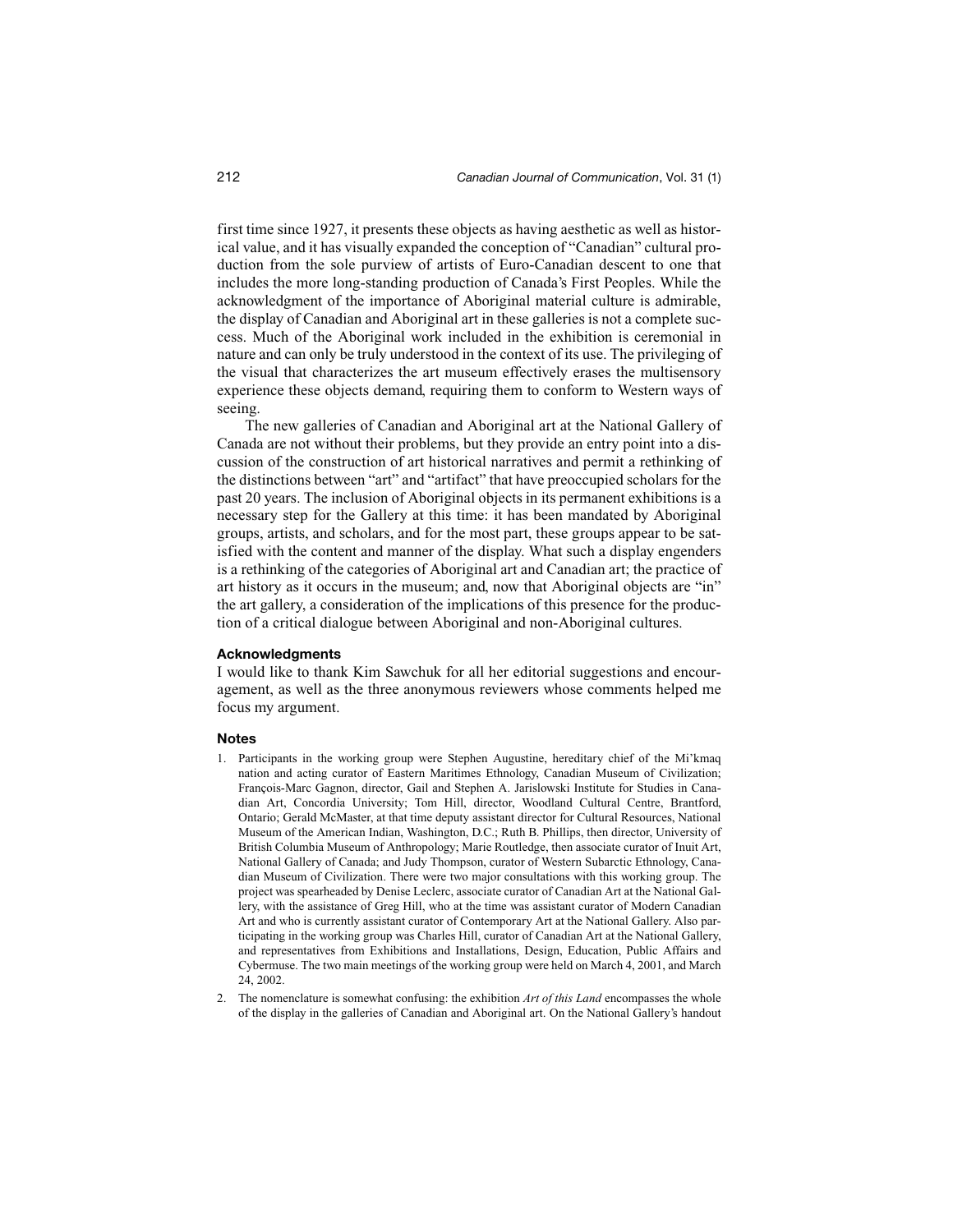map and website, http://www.gallery.ca, the space itself is titled "Galleries of Canadian and Aboriginal Art," but the first room of these galleries contains the main title "Art of this Land," and there is also reference on the website to the exhibition *Art of this Land.*

- 3. The exhibition catalogue states: "The purpose of [this exhibition] . . . is to mingle for the first time the art work of the Canadian West Coast tribes with that of our more sophisticated artists in an endeavour to analyze their relationships to one another, if such exist, and particularly to enable this primitive and interesting art to take a definite place as one of the most valuable of Canada's artistic productions" (*Exhibition of Canadian West Coast Art*, 1927, p. 2).
- 4. The predominance of West Coast societies in histories of First Nations cultural production is reflected in its inclusion at the beginning of Newton MacTavish's *Fine Arts in Canada* of 1925 (originally published by Macmillan Company of Canada, Toronto).
- 5. The Museum of New Zealand Te Papa Tongarewa has a permanent exhibit *Made in New Zealand* that incorporates Aboriginal and non-Aboriginal objects; similar strategies are being explored in several museums in Australia and at the Art Gallery of Ontario.

#### **References**

- Bal, Mieke. (1996). Telling, showing, showing off. *Double exposures: The subject of cultural analysis*. (pp. 13-56) New York, NY: Routledge.
- Belton, Robert. (2001). *Sights of resistance: Approaches to Canadian visual culture*. Calgary, AB: University of Calgary Press.
- Berlo, Janet, & Phillips, Ruth B. (Eds.). (1998). *Native North American art*. Oxford: Oxford University Press.
- Canada. (1990). *Museums Act*, c.3. Assented to January 30, 1990.
- Clifford, James. (1987). Of other peoples: Beyond the 'salvage' paradigm. In Hal Foster (Ed.), *Discussions in contemporary culture* no. 1. (pp. 121-130). Seattle, WA: Bay Press.
- Clifford, James. (1988). On collecting art and culture. In *The predicament of culture: Twentieth-century ethnography, literature and art* (pp. 215-251). Cambridge, MA: Harvard University Press.
- Cole, Douglas. (1985). *Captured heritage: The scramble for northwest coast artefacts*. Vancouver, BC: University of British Columbia Press.
- *Exhibition of Canadian west coast art: Native and modern*. (1927). Ottawa, ON: National Gallery of Canada.
- Ferguson, Bruce. Exhibition rhetorics. In Reesa Greenberg, Bruce Ferguson, & Sandy Nairne (Eds.), *Thinking about exhibitions* (pp. 175-190). New York, NY: Routledge, 1999.
- Harper, J. Russell. (1966). *Painting in Canada: A history*. Toronto, ON: University of Toronto Press.
- Hessel, Ingo. (1998). *Inuit art: An introduction*. New York, NY: Harry N. Abrams, Inc.
- Jessup, Linda, with Bagg, Shannon (Eds.). (2002). *On aboriginal representation in the gallery*. Hull, QC: Canadian Museum of Civilization.
- MacTavish, Newton. (1925). *The fine arts in Canada.* Toronto, ON: Macmillan Company of Canada.

Murray, Joan. (1999). *Canadian art in the twentieth century*. Toronto, ON: Dundurn Press. National Gallery of Canada. [*Website*]. URL: http://www.gallery.ca [February 21, 2006].

Nemiroff, Diana. (1992). Modernism, nationalism, and beyond: A critical history of exhi-

bitions of First Nations art. In Diana Nemiroff, Robert Houle, & Charlotte Townsend-Gault (Eds.), *Land spirit power: First Nations at the National Gallery of Canada* (pp.16-41). Ottawa, ON: National Gallery of Canada.